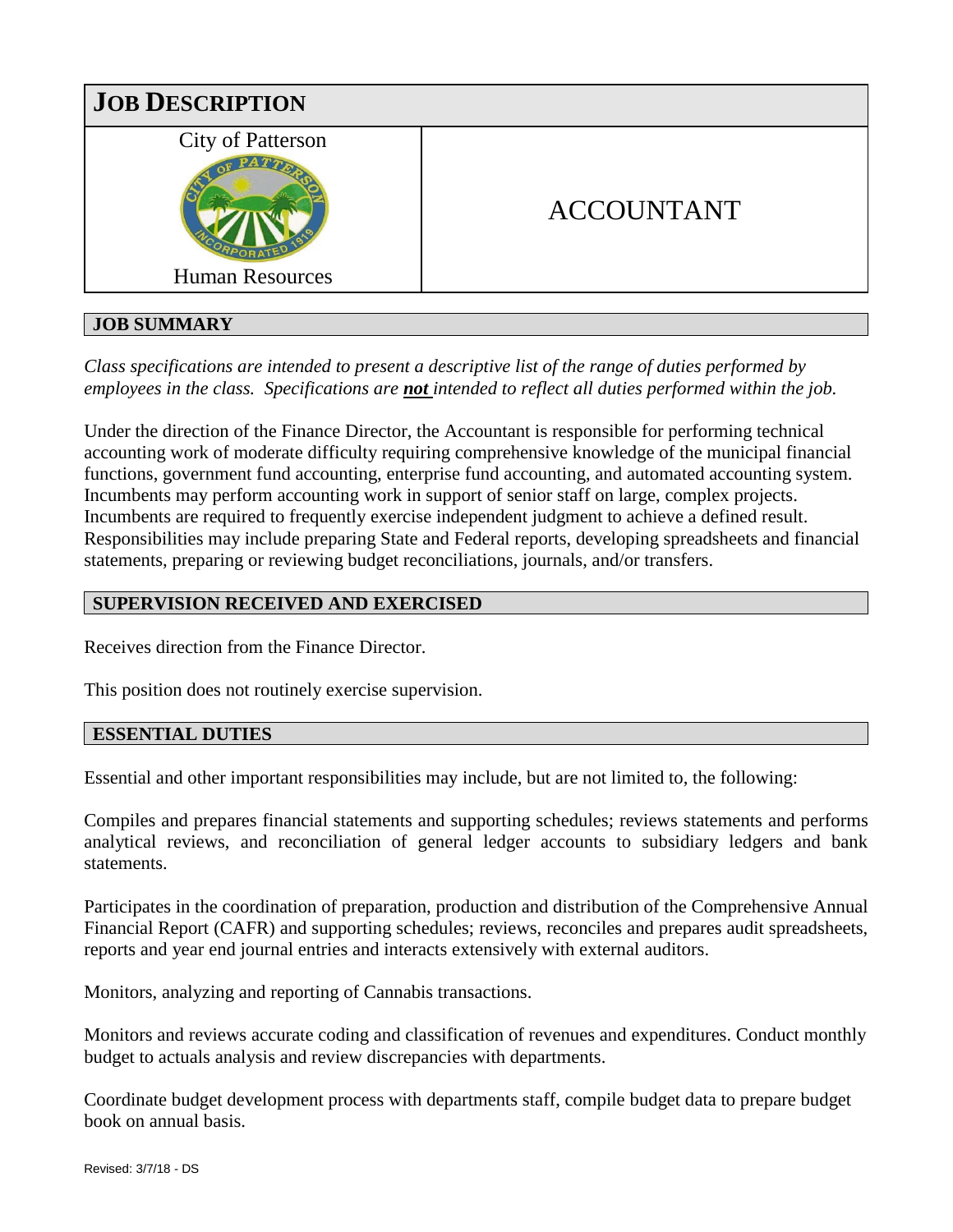Develop and manage short-term (daily to 1 month) cash forecast to anticipate cash needs.

Determine cash inflow/outflow variance analysis of monthly results to identify key drivers of cash performance.

Prepare Treasury reports on quarterly and annual basis.

Monitors bond proceeds draw-down and request reimbursement from Trustee.

Serves as a liaison to other departments to help them manage and monitor their accounts for accuracy and proper reporting.

Assists in establishing internal controls and procedures, provides guidance and training to other City departments.

Processes and monitors State and Federal grants, coordinates the Single Audit with City's independent auditors; maintains records of grant-related financial transactions.

Monthly bank reconciliations for all City accounts.

Perform all funds analysis on a quarterly/annual basis.

Assist with preparation of external reporting.

Participates in developing, maintaining, and improving computerized control systems financial functions related to applicable accounting processing.

Performs related duties as required.

## **MIMIMUM QUALIFICATIONS**

#### **Knowledge of:**

Principles, practices and terminology of professional accounting standards such as generally accepted accounting principles (GAAP), governmental accounting standards board (GASB), financial accounting standards boards (FASB) and other regulatory agencies.

Identification of understanding of the design and implementation of internal controls;

Principles and practices of the design and implementation of an ERP system;

Principles and practices of integrated computerized financial systems, particularly related to the processing of accounting information;

Principles and practices of municipal accounting, grant administration and reporting, and budget preparation and control; and

Methods and techniques involved in conducting analytical studies of administrative and management practices and procedures.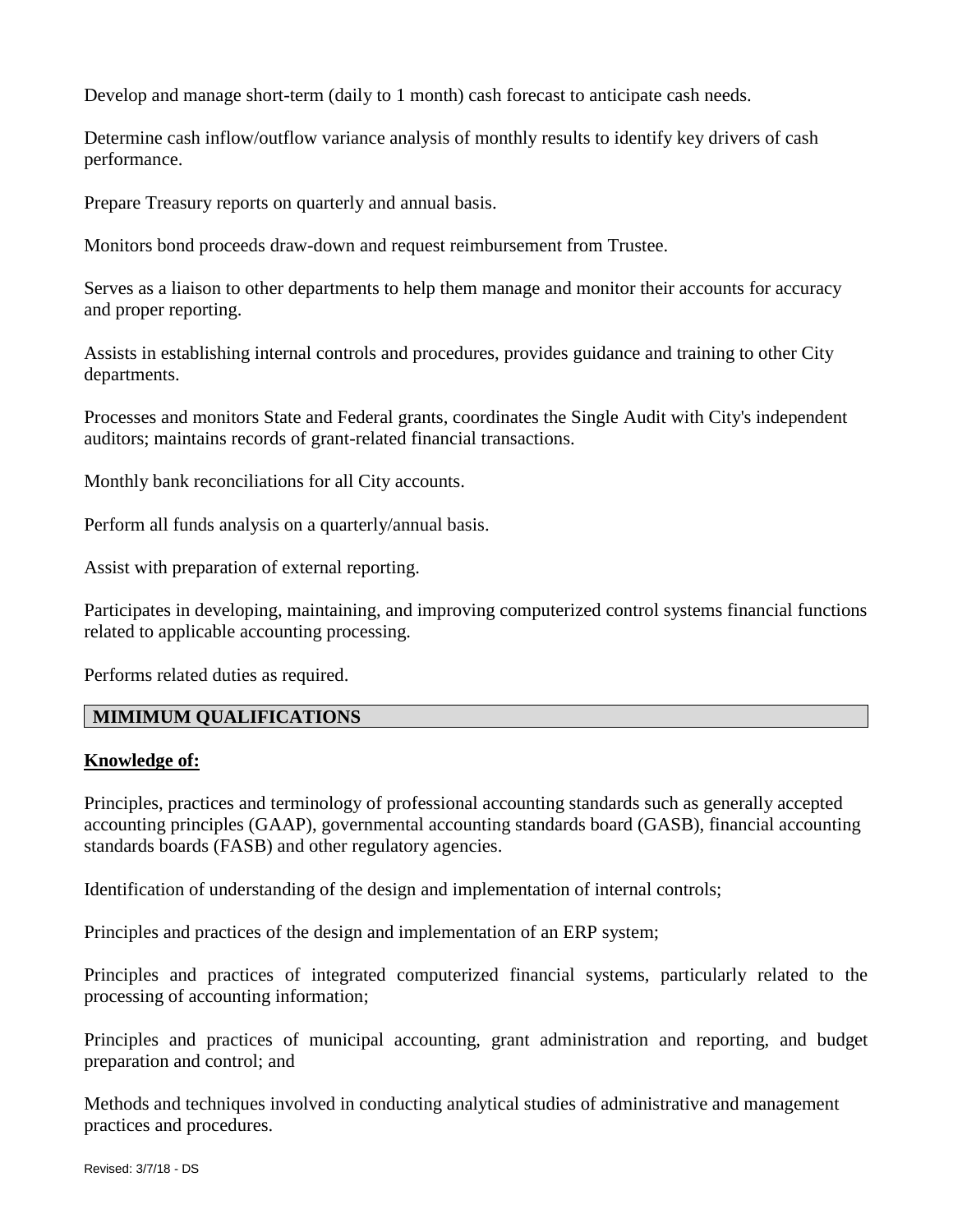## **Ability to:**

Independently perform professional accounting assignments.

Verify the accuracy of financial data and information;

Ensure proper authorization and documentation for financial transactions;

Analyze, post, balance, and reconcile financial information;

Make accurate mathematical calculations;

Review the work of other accounting personnel in specified work areas;

Review and interpret financial reports, transactions and legal documents;

Make sound independent judgments within established guidelines;

Prepare clear, concise and complete financial reports and statements and reports

Establish and maintain effective working relationships with those contacted in the course of work.

Understand the organization and operation of the City and of outside agencies as necessary to assume assigned responsibilities.

Understand, interpret, and apply general and specific administrative and departmental policies and procedures as well as applicable federal, state, and local policies, laws, and regulations.

Manage multiple projects simultaneously and be sensitive to changing priorities and deadlines.

Work cooperatively with other departments, City officials, and outside agencies to accomplish the goals and objectives of the unit.

Operate office equipment including computers and supporting word processing, spreadsheet, and database applications.

Communicate clearly and concisely, both orally and in writing.

## **EXPERIENCE AND CERTIFICATION(S)**

Any combination of experience and training what would likely provide the required knowledge and abilities is qualifying. A typical way to obtain the knowledge and abilities would be:

#### **Education:**

A Bachelor's Degree from an accredited college or university with major course work in accounting, finance, business or a related field. CPA desirable.